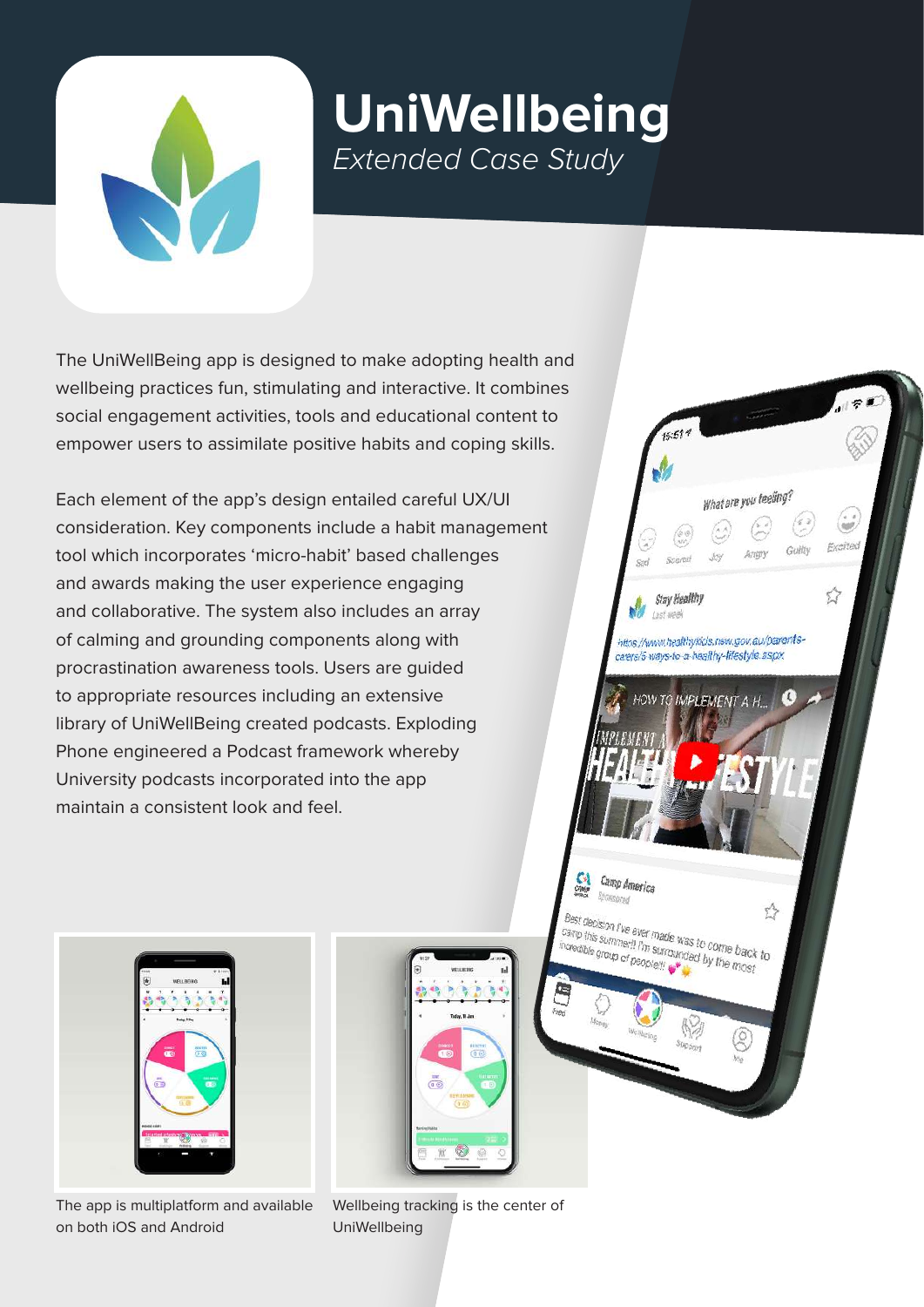

 $U''$ 



An App Management Portal allows universities to manage the content, messages and branding facilitating rapid deployment of institution specific versions of UniWellBeing. The Portal is also used by UniWellBeing admin staff to create and manage core resources and configure a sophisticated 'deep-linking' mechanism which allows complex user journeys through the app to be set-up dynamically.

The Exploding Phone development team anticipated that the client would require greater levels of complexity as the solution evolved so the App Management Portal allows UniWellBeing administrators to extend the app's core features. For example the set of emotions presented in the 'Mood Tracking' feature can be extended and amended. React JS was used to build the webbased App Management Portal and the componentised nature of React JS meant that once an element is created it could easily and quickly be reused.

A wealth of kowledge and tools is available to help improve the wellbeing of all of the particiapting university's students